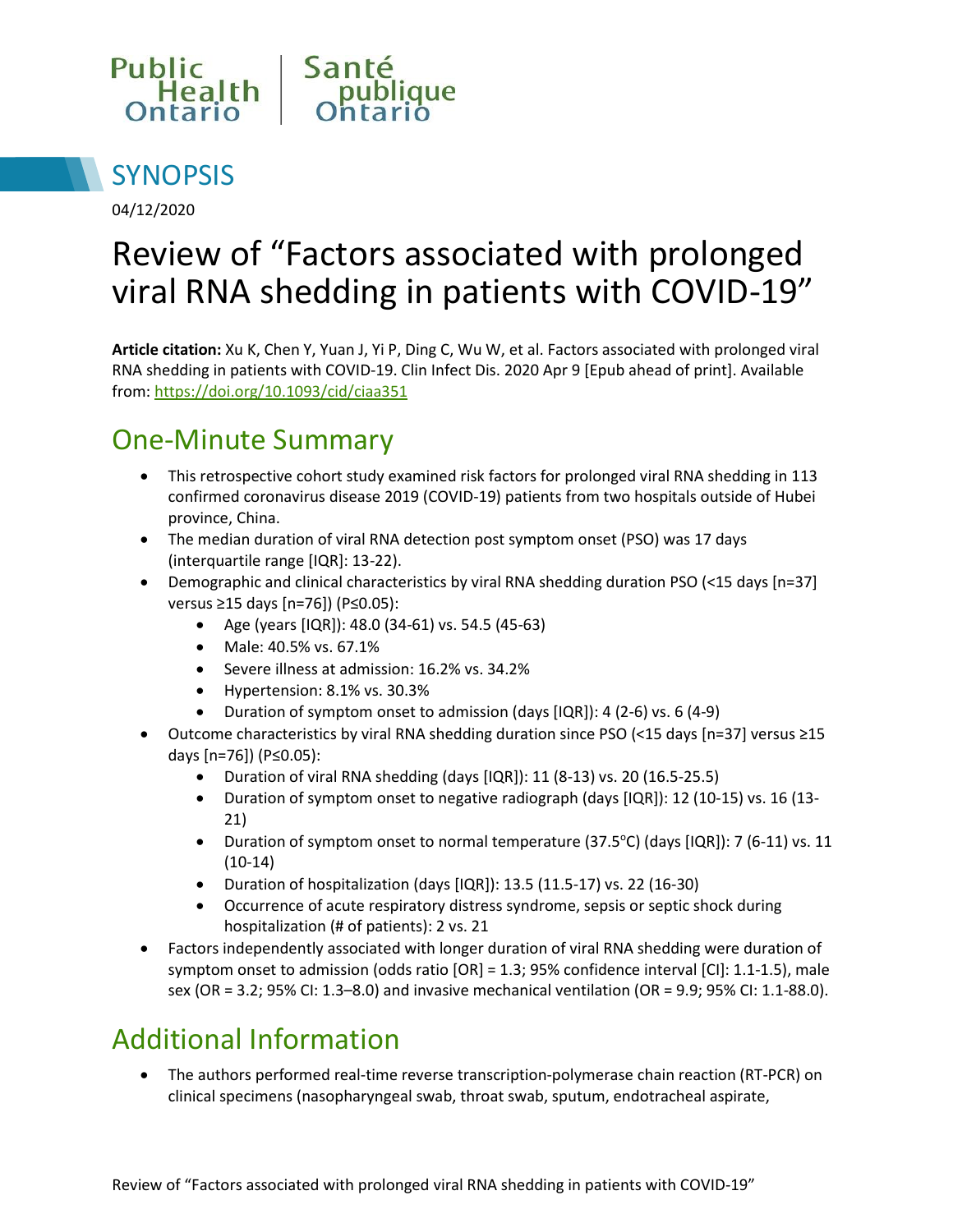bronchoalveolar lavage fluid) collected daily from patients to detect viral RNA shedding. Less than 10% of all clinical specimens were nasopharyngeal or throat swabs.

- Patients were admitted to one of the two hospitals from January 13 through February 19, 2020 and **enrolled in this study if they met one of the following criteria:**
	- Patient RNA positive for > 21 days PSO and remained hospitalized
	- Patient RNA positive for ≤ 21 days PSO
	- Patient died within 21 days PSO
- Mild cases included those with pneumonia. Severe cases included those with severe pneumonia, acute respiratory distress syndrome (ARDS), sepsis and septic shock.
- 84/113 (74.3%) of patients showed viral RNA clearance before 21 days PSO, 69/84 (82.1%) were discharged, 13/84 (15.5%) remained hospitalized and 2/84 (2.4%) died. The remaining 21/113 (18.6%) patients did not show viral RNA clearance and remained hospitalized.

## PHO Reviewer's Comments

- Further work is needed to understand the sex-specific mechanisms of COVID-19 infection.
- As noted by the authors, we currently do not know how viral RNA shedding correlates to infectious virus shedding; therefore, we cannot draw conclusions concerning the potential of these patients to act as sources of new infection.
- Since there were multiple sources of clinical specimens and that variables were not studied according to clinical specimen, there is potential bias when comparing viral RNA shedding.
- It is not clear if some of those "cleared" of viral RNA might revert to shedding later.

## Citation

Ontario Agency for Health Protection and Promotion (Public Health Ontario). Review of "Factors associated with prolonged viral RNA shedding in patients with COVID-19". Toronto, ON: Queen's Printer for Ontario; 2020.

#### Disclaimer

This document was developed by Public Health Ontario (PHO). PHO provides scientific and technical advice to Ontario's government, public health organizations and health care providers. PHO's work is guided by the current best available evidence at the time of publication.

The application and use of this document is the responsibility of the user. PHO assumes no liability resulting from any such application or use.

This document may be reproduced without permission for non-commercial purposes only and provided that appropriate credit is given to PHO. No changes and/or modifications may be made to this document without express written permission from PHO.

## Public Health Ontario

Public Health Ontario is a Crown corporation dedicated to protecting and promoting the health of all Ontarians and reducing inequities in health. Public Health Ontario links public health practitioners, frontline health workers and researchers to the best scientific intelligence and knowledge from around the world.